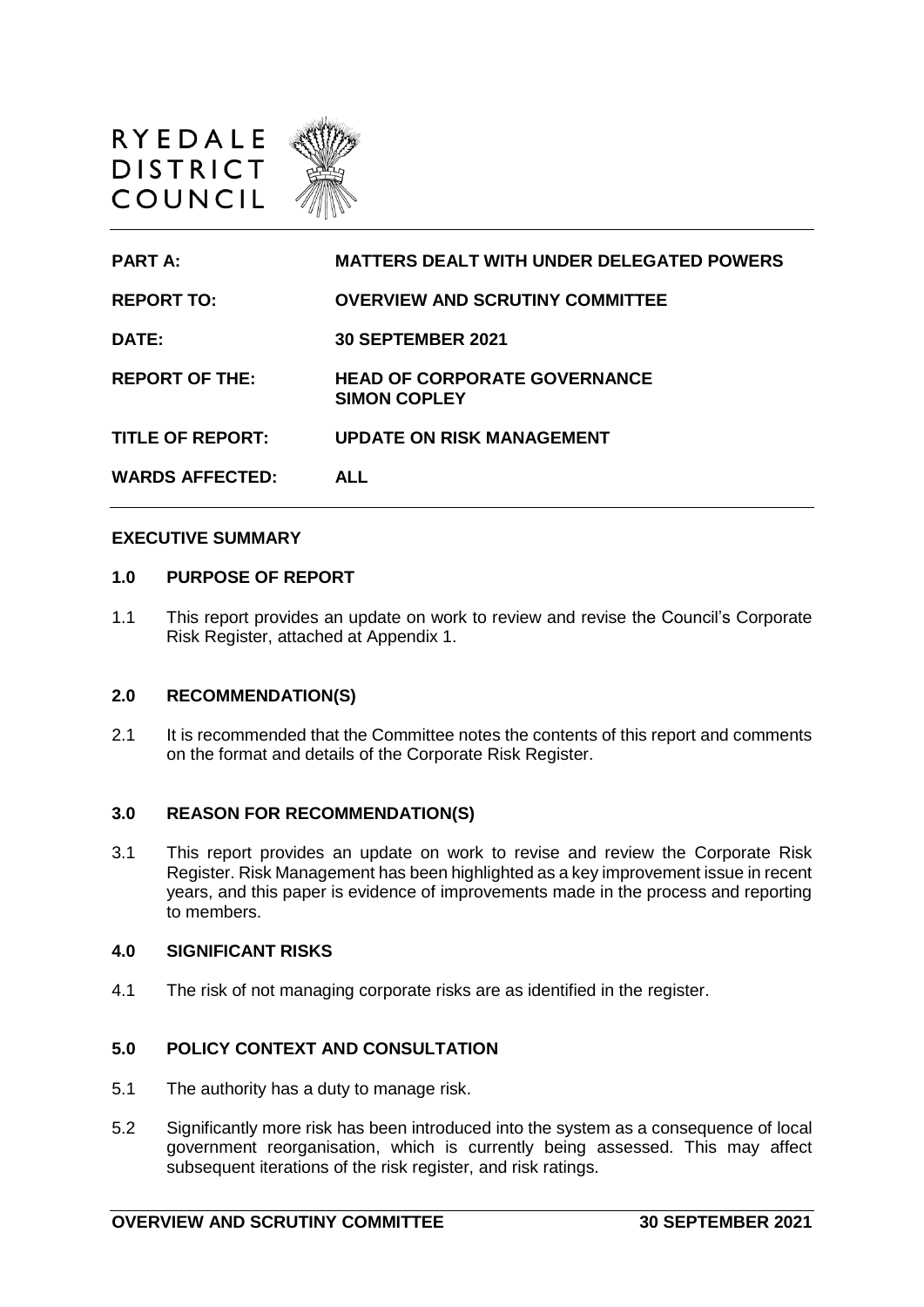# **6.0 BACKGROUND AND INTRODUCTION**

## **Introduction**

- 6.1 A revised approach to managing risk has been adopted in recent years. This has led to an overhaul of the Corporate Risk Register. Advice and guidance has been provided by Veritau and in some cases by North Yorkshire County Council.
- 6.2 This work has been recognised and endorsed by members who see it as an important part of the Council's improvement strategy. As part of that, an update on Risk Management, including the Corporate Risk Register, will be presented to Audit Committee twice a year.
- 6.3 The updating of the Corporate Risk Register over the past year has demonstrated the Council's improvement journey, showing how risks are being managed and generally downgraded over that period. However Risk Management is an ongoing process and the papers presented here will continue to be updated.
- 6.4 The Corporate Risk Register is a key strategic document setting out the medium to long term goals and objectives of the Council and the associated risks. The register is a live document and is updated on a regular basis to set out the controls and mitigations in place to control identified risks.
- 6.5 To assist with consideration of the register, Members are reminded that the current scoring matrix is defined as below:



- 6.6 Each risk has two elements: the probability of the event occurring (likelihood) and the consequence if it does occur (impact).
- 6.7 The Council uses a 5x5 matrix which means that there are five levels of likelihood (*very low, not likely, likely, very likely and almost certain*) and five levels of impact (*low, minor, medium, major and disaster*). The intersection of the likelihood and impact of a specific risk on the matrix will decide its score and, in turn, the requirements for its management. This is known as 'risk analysis' and is the quantitative element of the risk assessment process which takes place following risk identification.
- 6.8 The aim of risk analysis is to estimate the likelihood and impact of the risk on three different levels. The first level is the original risk (also known as the 'gross risk' or the